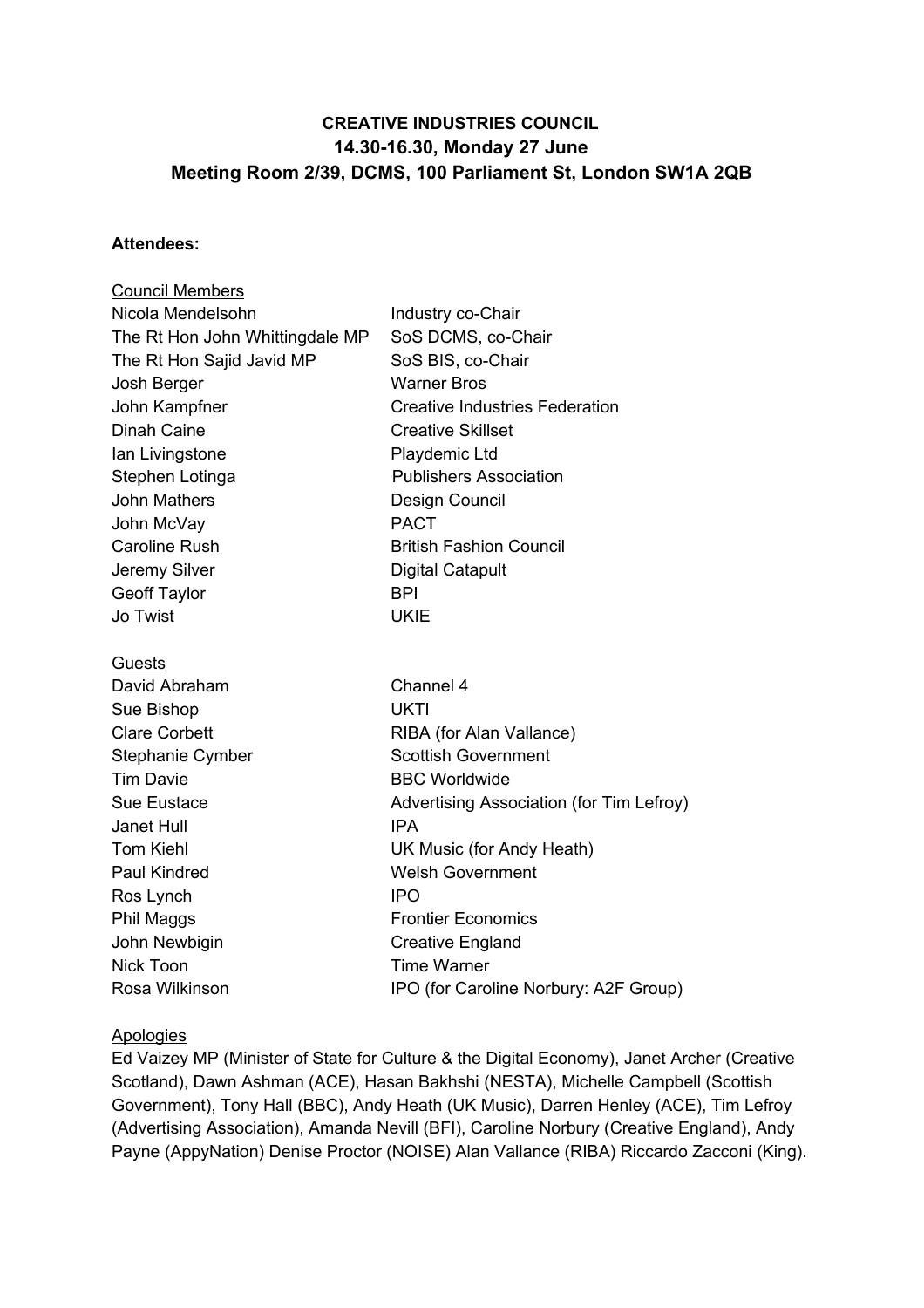### Item 1 - introductions and matters arising

- 1. Nicola Mendelsohn (NM) welcomed council members and guests. There were no matters arising and the minutes of the last meeting were agreed.
- 2. Item 2 (chairs' updates) was put back for the arrival of the Secretaries of State

# Item 3 - strategy refresh

- 3. Janet Hull (JH) introduced the *Create Together* strategy to the group, and set out arrangements for the launch event at the House of Commons on 4 July
- 4. Following discussion, it was agreed that the strategy should be published as planned on 4th July, with key messages delivered at the launch taking account of the referendum result. It was also agreed that the document would be updated at the end of the year to take into account the referendum result. **Action: CIC Comms and Marketing sub-group**

## Item 4 - strategy presentations and discussion & item 2 - chair updates

- 5. It was agreed that this agenda item should be replaced with a discussion around the potential implications of the EU referendum result for the sector. The Secretaries of State joined the meeting for some of this discussion. The main points were:
	- the need for continuing influence over development of the digital single market
	- the importance for businesses of retaining the ability to attract skilled talent from across Europe and globally
	- the importance of early assurances that Britain was 'open for business'
	- the future existing policies such as creative content tax reliefs and the apprenticeship levy
	- the continuing importance of government support for the sector
	- a welcome for Government's willingness to work with industry going forward
	- the importance of industry offering positive messages publicly, to give confidence to inward investors
- 6. John Kampfner (JK) highlighted some of the work that the Creative Industries Federation had planned including a series of roadshow events across the UK and said the Federation was keen to involve the CIC in this work.
- 7. It was agreed that a new sub-group of the CIC be established to take forward industry's views on negotiations for exiting the EU, and that the CIC and CIF should work together to avoid duplication. NM asked for a volunteer to lead and participate in the group. She said that she would discuss this in more detail with John McVay, who had expressed interest in being involved, and asked CIC members to suggest names to participate in the new sub-group. **Action: CIC members**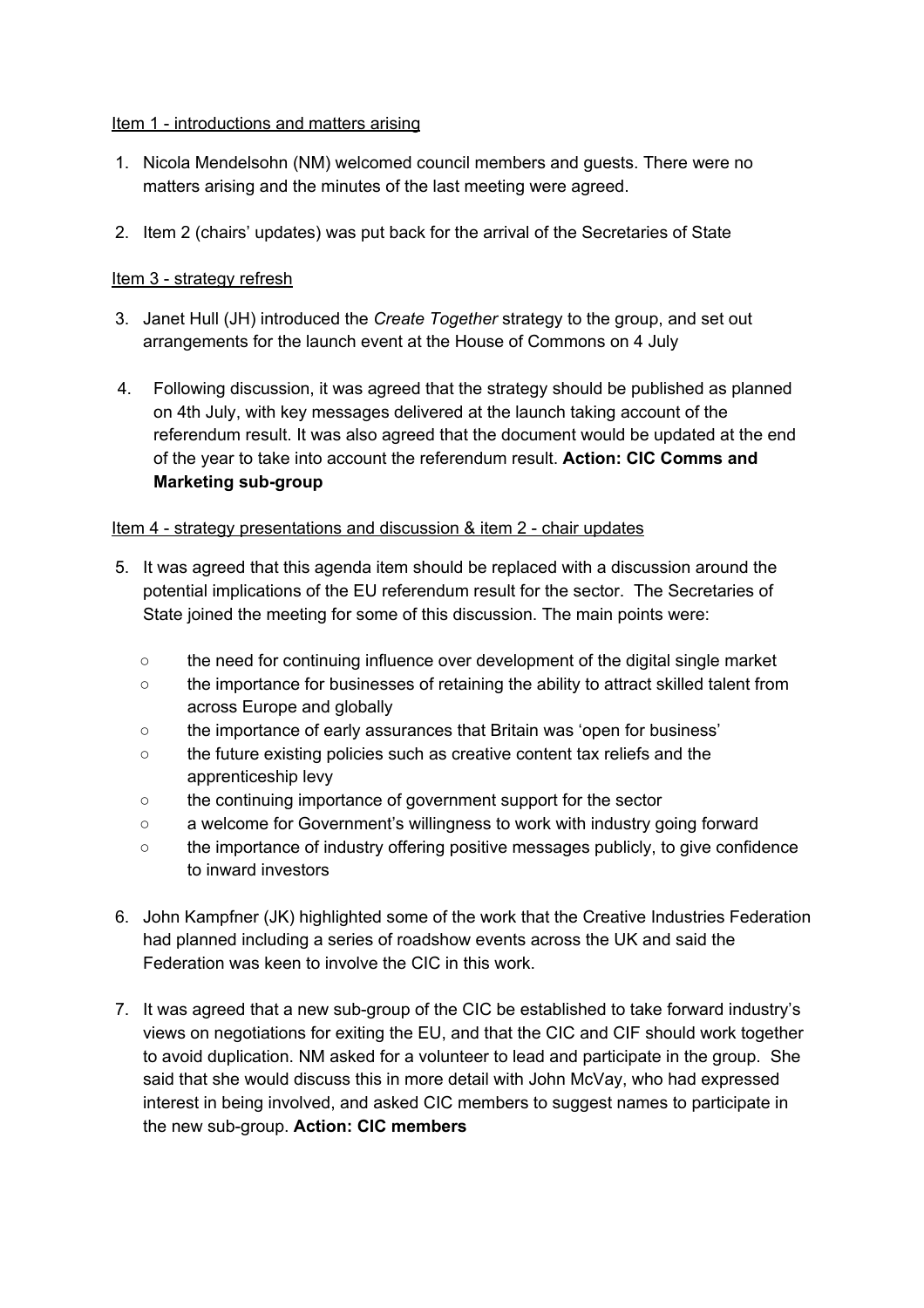### Item 5 - working group updates

8. This item was omitted.

# Item 6 - Charlie Mayfield productivity report

- 9. NM introduced David Abraham (DA) to present on the Channel 4 sponsored, Frontier Economics report *Absorptive Capacity: Boosting Productivity in the Creative Industries*. The main points raised were:
	- the UK has a world-class reputation for creative output
	- creative industries characterised by micro-businesses and freelancers 90% of creative businesses have no more than 5 employees, 80% no more than 2 and 60% just one
	- productivity in creative industries typically increases with firm size
	- London was particularly important as a centre for creativity, but other creative clusters across the UK were of growing importance
	- digitisation & the shift to mobile technology had had a disruptive and transformative effect on most creative sectors in every part of the value chain
	- four key steps to promote growth & productivity were identified:
		- i. promoting a commercial mindset
		- ii. addressing the falling of half-life skills
		- iii. demonstrating to investors and policy makers the value of intangible and unique outputs
		- iv. promoting a diversity of talent
	- these steps could benefit all creative businesses, but specifically for micro businesses and SMEs
- 10. In discussion the following points were raised:
	- intermediaries who sit between the creatives and investors could play an important role
	- partnerships between large and small businesses can increase the productivity of the latter
	- there was a lack of benchmarking data for productivity
- 11. DCMS confirmed that productivity would be a focus of future creative industries economic estimates.

### Item 7 - Scotland - 2016-17 Creative Industries Strategy

12. This item was deferred as Janet Archer was unable to attend the meeting.